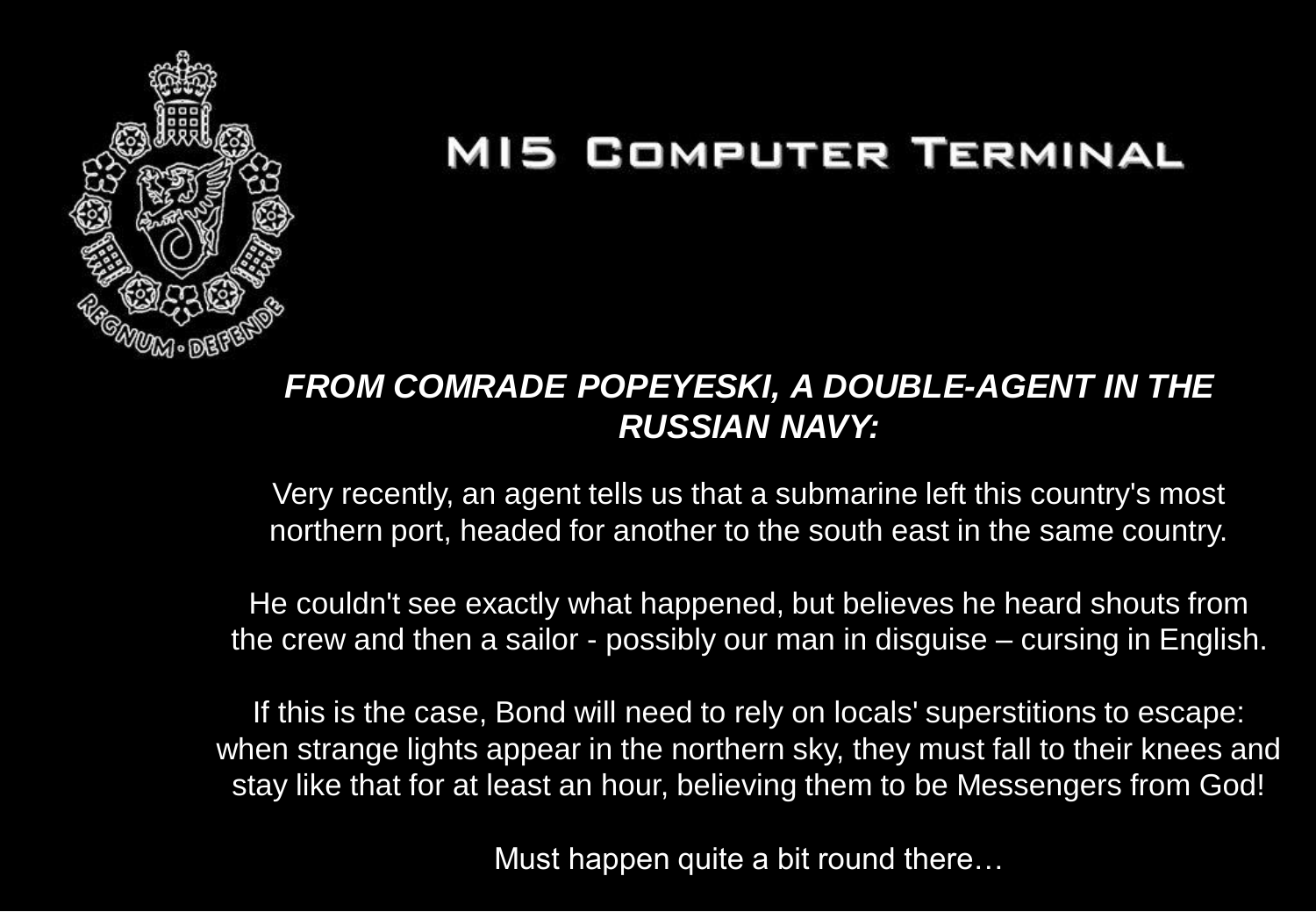

#### *AGENT TZATZIKI (009) REPORTS…*

Very recently, we hear that Bond - a.k.a 'Zorba' - got close to completing his mission. Unfortunately, he was rumbled on his way from the kitchens.

He managed to bring the house down with a unique dish and nearly got away. Unfortunately, in the explosion, marble falling from an ancient pillar knocked him out.

> Our agent reports that 007 was last seen being bundled on a plane headed north - a long way north.

'Food for Russian Polar Bears' was written on the official form handed into customs.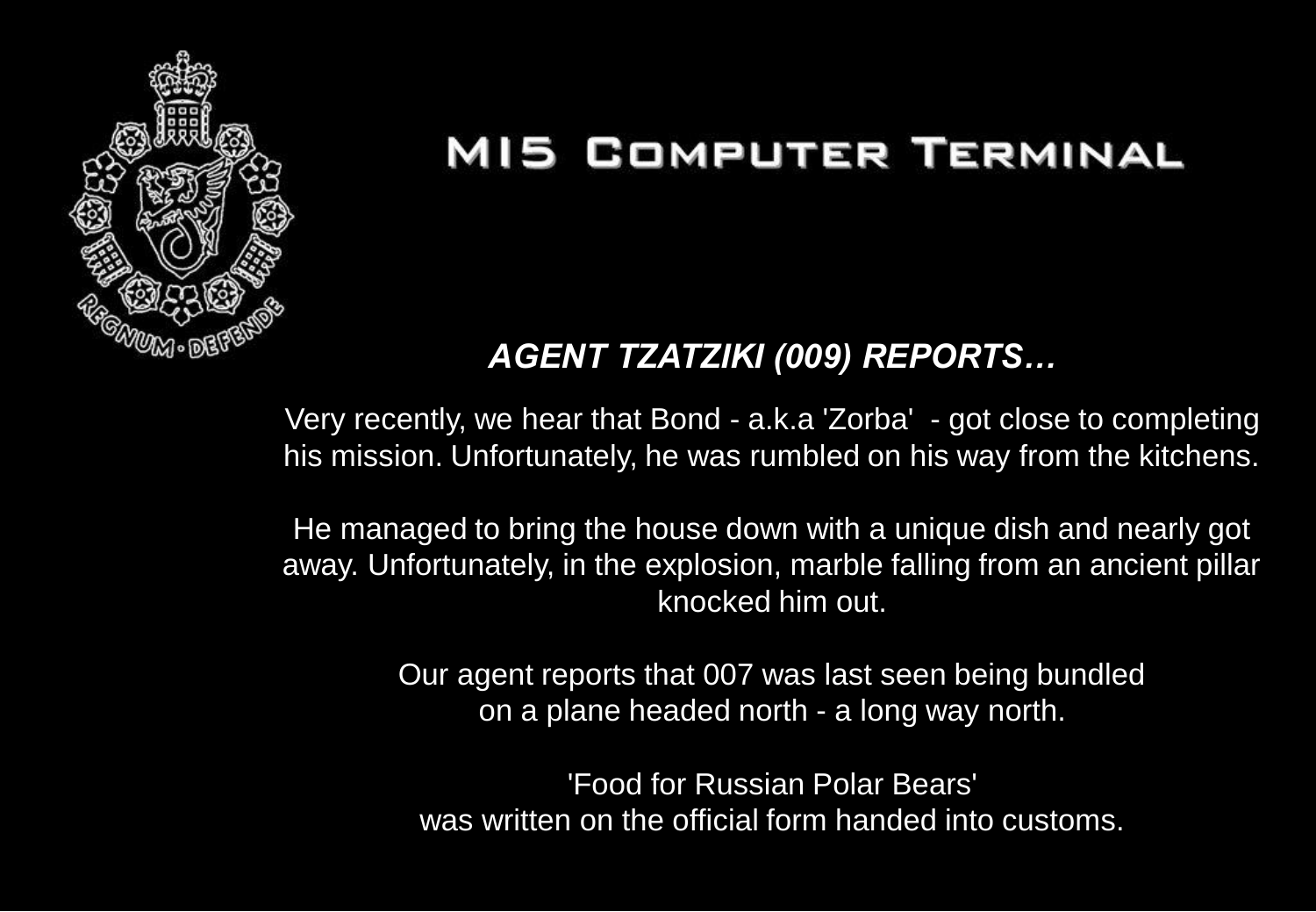

#### *MICROFILM RECEIVED BY CARRIER PIGEON EARLIER…*

No chance for a 'hit' on Yuro in this clean, highly organised - some might say 'boring' – predominantly German-speaking banker's city.

Just 3 days ago, Bond was apparently able to carry out some close-up surveillance of Dr Cracy, totally undetected as he carried a seemingly-innocuous item inches away from his heavily-guarded arch-enemy.

When he examined the results, Bond was able to deduce that Cracy was flying to a city 730 miles to the south east, so he set off in pursuit the same day.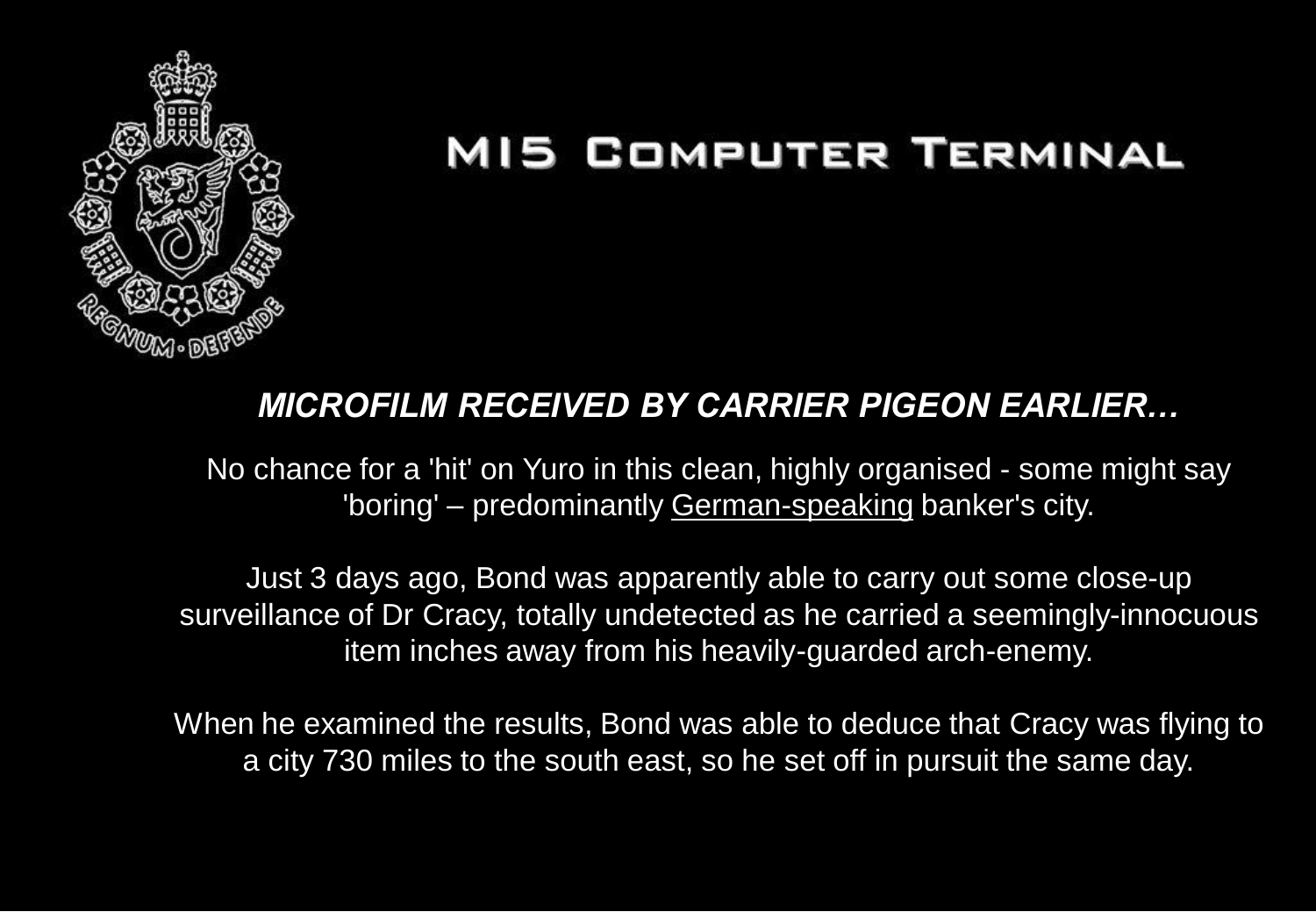

#### *A BRITISH WARSHIP PICKED UP THE FOLLOWING MESSAGE, SENT IN MORSE CODE FROM AN UNKNOWN SOURCE…*

**MAMABond's longest leg to date (his 8th) ended up in a chase through narrow canals.** Q had thoughtfully given Bond the means for a fast 'in and out' - the way he likes it.

It was sorely needed, Bond was sidetracked by one of the beautiful women he met in a doorway, but she turned out to be offering more than 007 had bargained for. Her martial arts skills nearly 'did for' James, but in a gratuitous scene which will remain largely censored, Bond overcame her, escaped at high speed on the water, and took up Yuro Cracy's scent once more on his 9th leg, namely a flight in a south-south-easterly direction back to a country he'd already visited.^^^^^^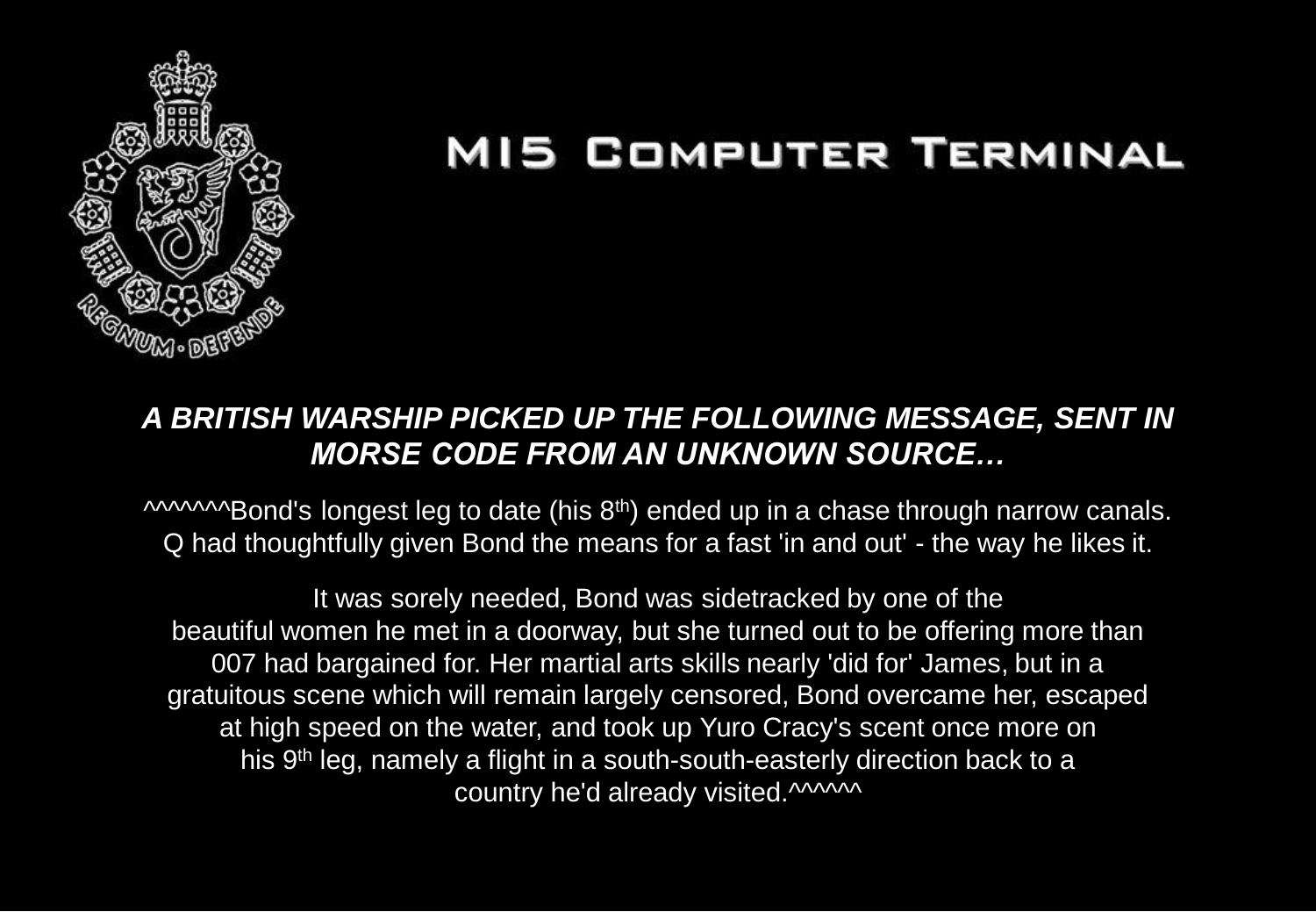

#### *FROM ONE OF OUR RUSSIAN AGENTS…*

\*\*\*\*\*\*\*007 was seen 5 days ago. He had infiltrated Dr Cracy's villa, disguised as a barber - apparently the Doctor is very vain about his few remaining strands and always comes to this particular place to get it fluffed up, as it seems particularly appropriate.

X-ray cameras detected Bond's gun on the way in and barred doors clanged shut, sealing him in. It would have been curtains for our Man had Q not thought to provide him with a cunningly-hidden means of cutting himself free, as part of his disguise.

By the time Bond was ready to try again, Yuro had disappeared to sort out a drugs deal. He fled on a 1,170-mile, reciprocal, parallel course to Leg 6 of Bond's journey.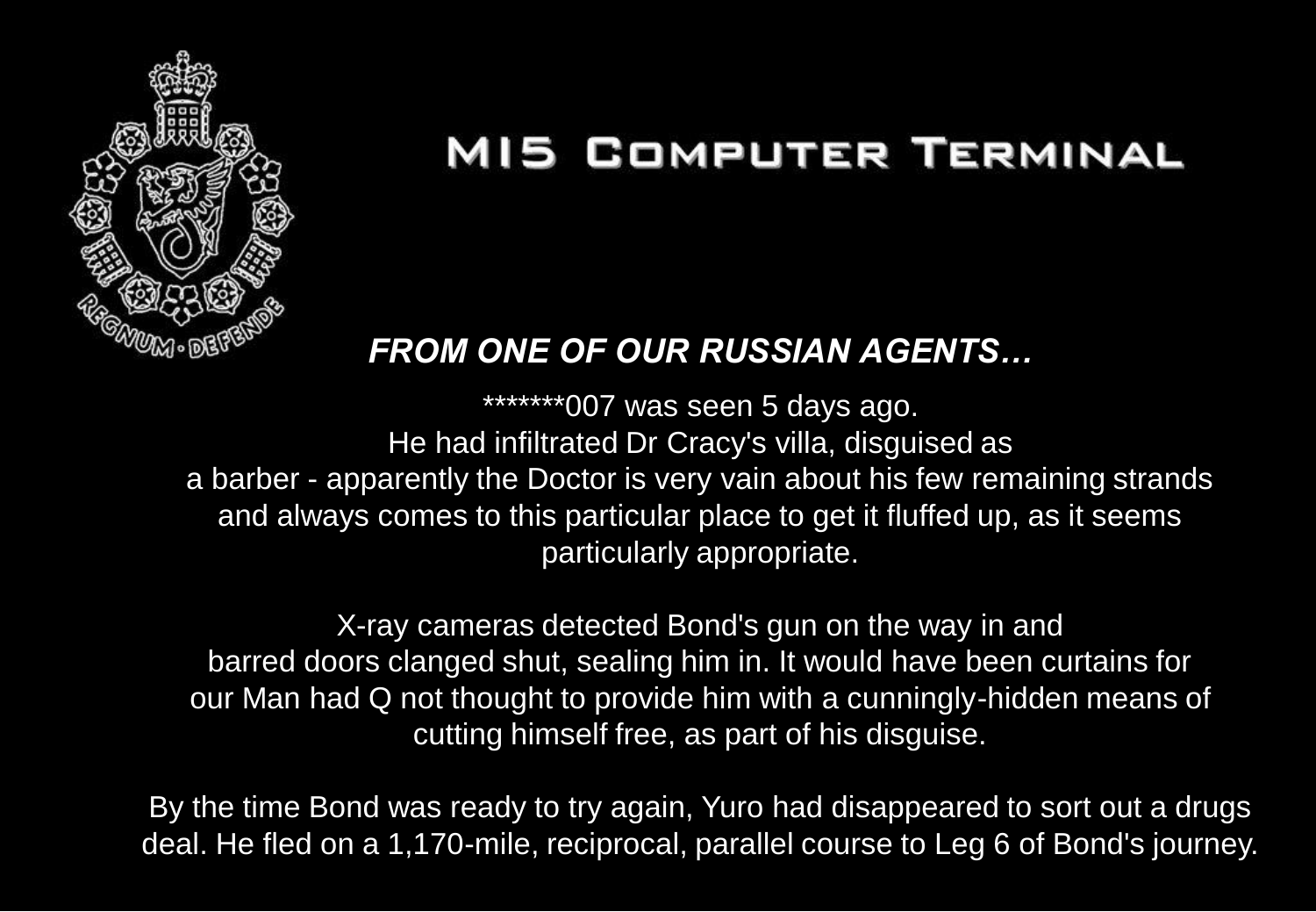

#### *FROM THE UKRANIAN TIMES, DATED 5 DAYS AGO:*

"Yesterday the Festival of Thanksgiving was disrupted by gunfire. Pandemonium broke out when 3 dancers participating in the Parade of Food pulled out Kalishnikovs and fired on the famous city mascot, a giant 'Chicken', sitting in a pool of garlic butter. The latter appeared to fly over a wall to safety.

The gunmen dispersed before police could intervene. In what might be a connected incident, border guards to the north-east later reported a 'chicken on a motorbike' who failed to stop at the checkpoint.

As he burst through the barrier, guards heard him shout that he was 'having a bad hair day, and was off to sort it out!'

Official Police and Military sources are blaming it on capitalist dogs…and chickens."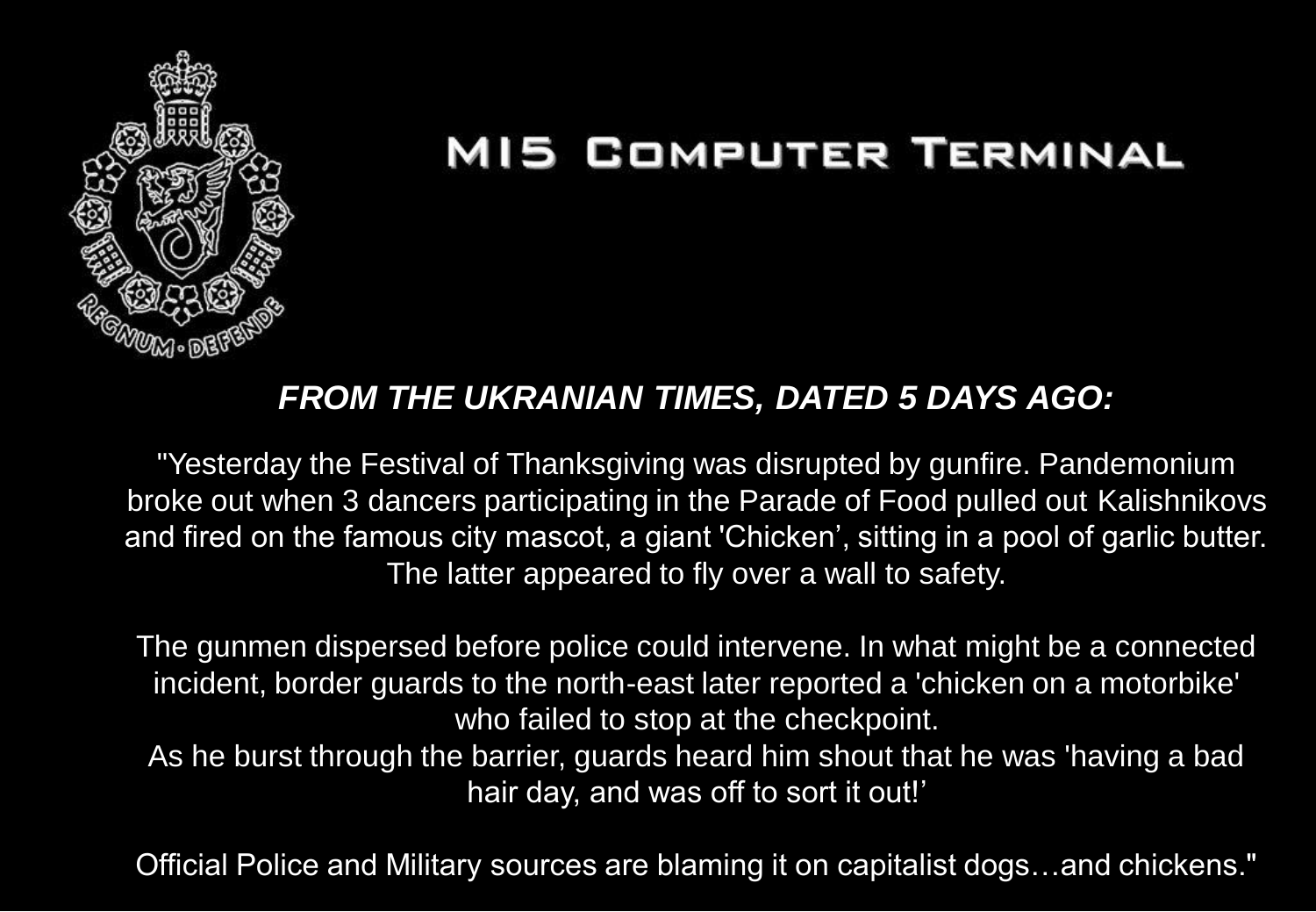

#### *FROM OUR MAN IN SWITZERLAND (dated a week ago)…*

Great news! I've just seen Bond.

I'd heard yesterday he was 'missing presumed dead' on an island 300 miles south-south-east from here. He just skied past me here in this ski resort, pursued by a group of gun-toting thugs led by a fat, monocled man dressed in a white coat.

I wasn't overly worried for Bond though: he always comes through and he didn't let me down: A flash of flames from his feet and he was safely away!

The last thing I heard was that he 'borrowed' a plane from a local airfield and was headed in an 'east-north-easterly direction, to a city 750 miles away, with just enough fuel to get him there. Hope he makes it!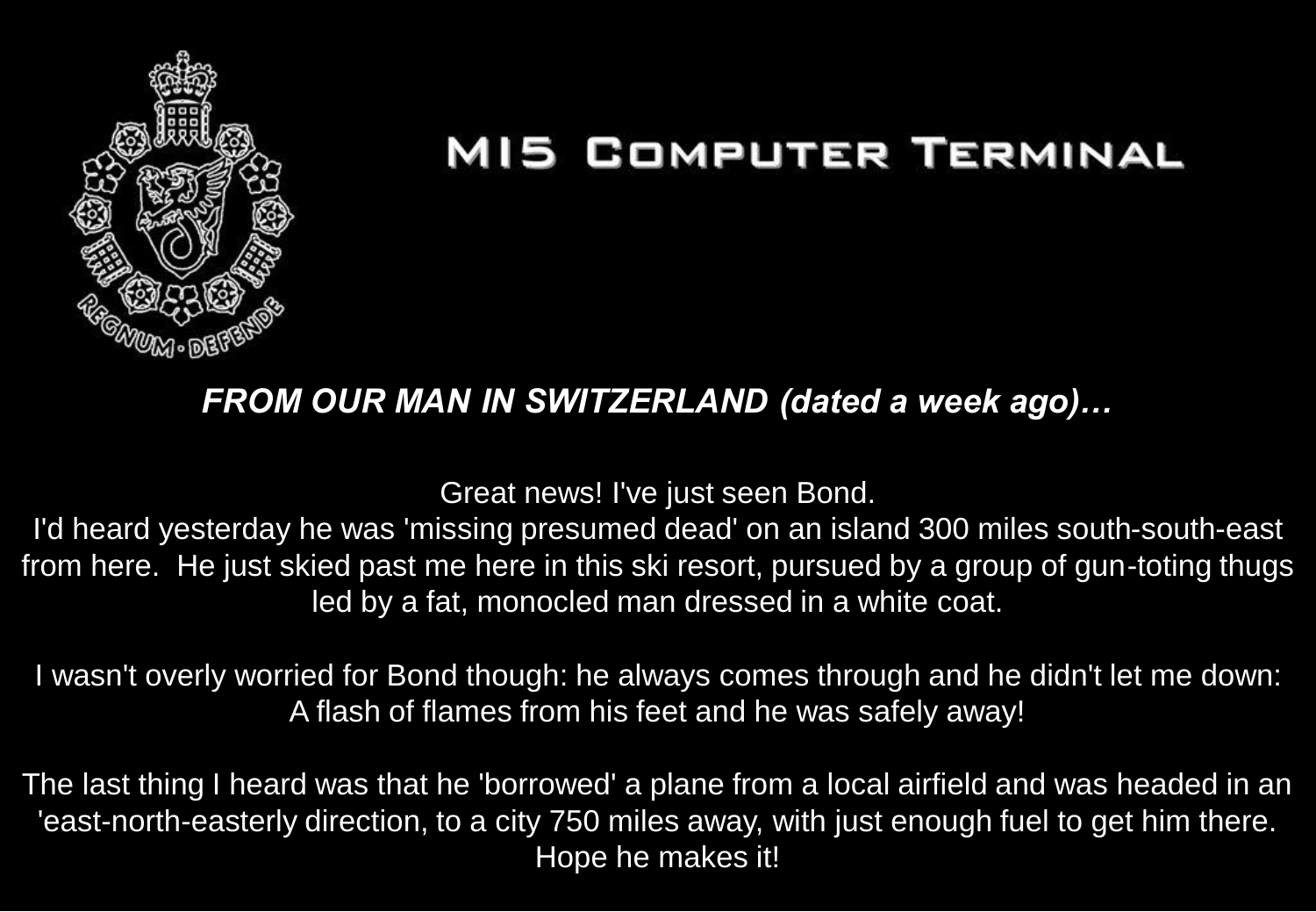

#### **FROM AN AMBASSADOR'S REPORT**  *(UNDATED, but over a week old)…*

Barely had his feet touched the ground at this British colony than Bond was off again, this time on an AirItalia flight to an island off the coast near Naples some 720 miles in an easterly sort of direction.

There, Bond mingled with holidaymakers as he carried out some discreet surveillance of Dr Cracy's island hideaway. Something must have alerted the mad doctor, however, as within minutes two helicopters were dispatched to dispatch 007.

Bullets shredded the water as he paddled for cover on his inflatable, and they must have got him, because he disappeared from sight. They circled for minutes but no sign…he was announced Missing Presumed Dead – how the evil doctor cackled when he heard!

A sad day for British Intelligence! Italian Police are helping us with our enquiries.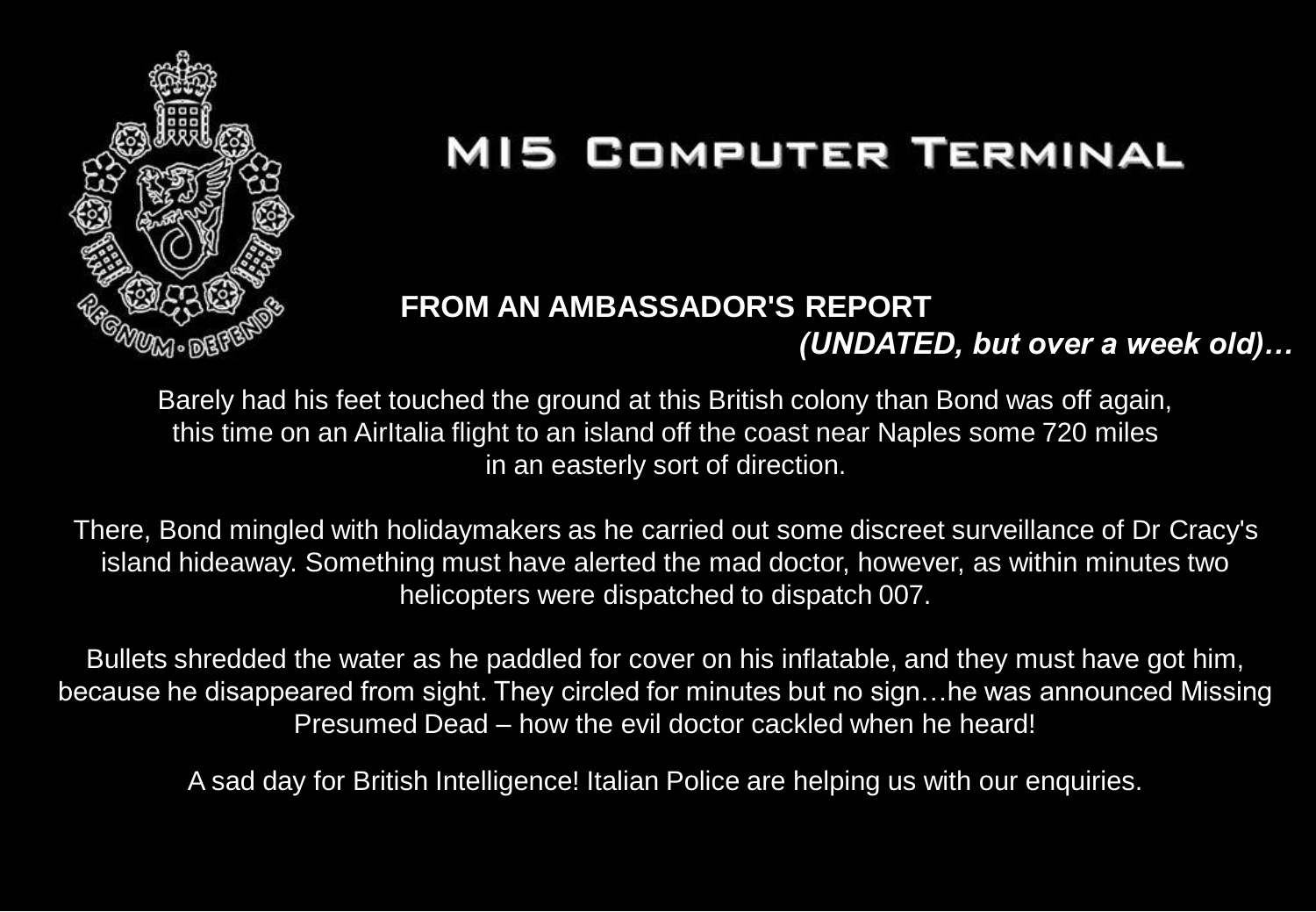

#### *TOURIST FILM FOOTAGE ON A HAND-HELD CAMERA…*

\*\*\*\*\*\*\*\*A 'little piece of Britain', perhaps, but it didn't stop 007 being caught by Yuro's hoodlums and thrown off the famous Rock.

They didn't reckon on his dressy 'extra' with which he flew to safety.

The tourist filming it sure hadn't seen nothing like that before...\*\*\*\*\*\*\*\*\*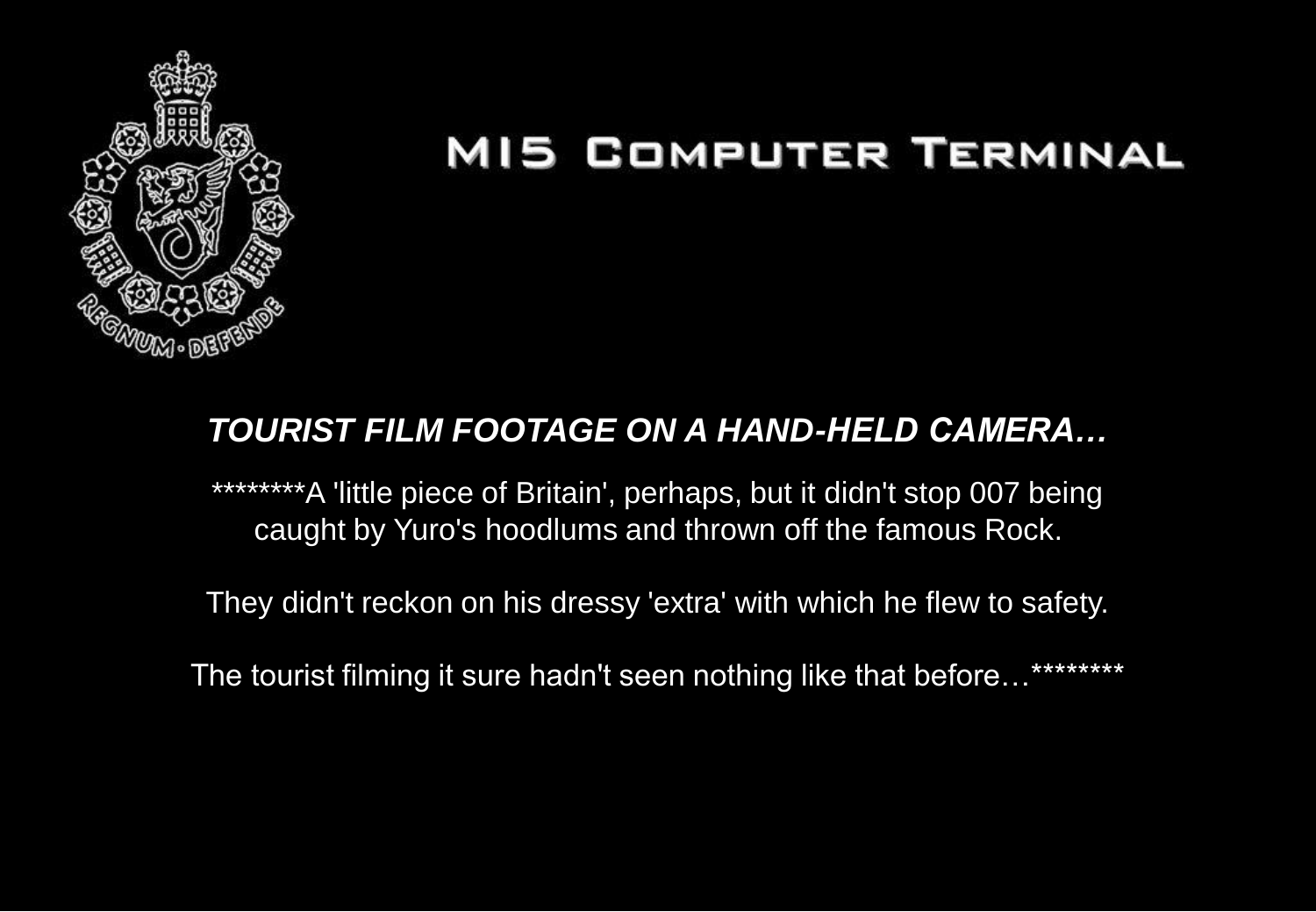

#### *BOND'S EXPENSES CLAIMS (NEARLY 2 WEEKS OLD NOW) –*

*Scribbled on these were the following notes from Bond :*

\*\*\*\*\*\*\*\*On his second leg, a direct flight south from south-western France to a town in Africa (near southern Spain) saw our hero catch up with Dr Cracy by a remote oasis.

The doctor's hired thugs saw 007 before he could confront their boss and a chase ensued. They all ended up wallowing in quicksand and drowning - except Our Hero, who made dramatic use of a special feature on his transport to throw himself clear.

He then hitched a ride on a boat for a short ride north to a naval base.\*\*\*\*\*\*\*\*\*